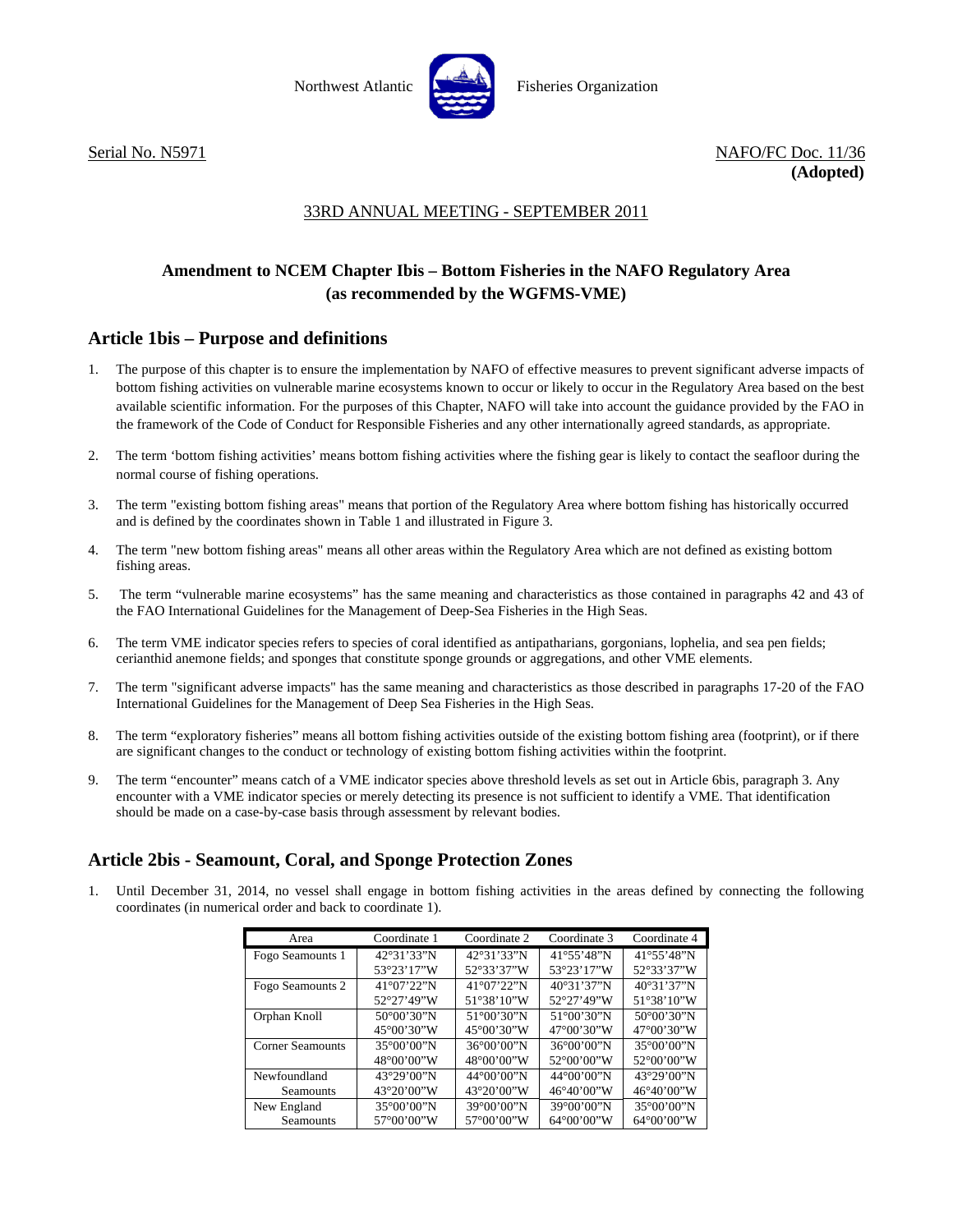- 2. The Fisheries Commission shall consider providing access to a small scale and restricted exploratory fishery, not to exceed 20% of the fishable area of each seamount.
- 3. A request to conduct exploratory bottom contact fishing, in the areas defined by paragraph 1 shall be in accordance with the Exploratory Protocol for New Fishing Areas (Annex XXV). In addition to the protocol, vessels fishing in the areas defined in paragraph 1, shall have a scientific observer onboard.
- 4. If vessels fishing in the areas defined in paragraph 1 encounter a VME indicator species, as defined in paragraph 3 of Article 6bis of Chapter Ibis, interim encounter provisions as set out in paragraph 2 of Article 6bis of Chapter Ibis will apply.
- 5. Until December 31, 2014, no vessel shall engage in bottom fishing activities in the following area in Division 3O defined by connecting the following coordinates (as illustrated in Figure 1).

| Point No. | Latitude      | Longitude              |
|-----------|---------------|------------------------|
| 1         | 42° 53′ 00" N | $51^{\circ}$ 00' 00" W |
| 2         | 42° 52′ 04″ N | 51° 31′ 44″ W          |
| 3         | 43° 24′ 13″ N | 51° 58′ 12″ W          |
| 4         | 43° 24′ 20″ N | $51^{\circ}$ 58' 18" W |
| 5         | 43° 39' 38" N | 52° 13' 10" W          |
| 6         | 43° 40' 59" N | 52° 27' 52" W          |
| 7         | 43° 56′ 19″ N | 52° 39' 48" W          |
| 8         | 44° 04' 53" N | 52° 58′ 12″ W          |
| 9         | 44° 18′ 38″ N | 53° 06' 00" W          |
| 10        | 44° 18′ 36″ N | 53° 24′ 07″ W          |
| 11        | 44° 49' 59" N | 54° 30' 00" W          |
| 12        | 44° 29' 55" N | 54° 30′ 00″ W          |
| 13        | 43° 26′ 59″ N | 52° 55' 59" W          |
| 14        | 42° 48′ 00″ N | $51^{\circ}$ 41' 06" W |
| 15        | 42° 33' 02" N | $51^{\circ}$ 00' 00" W |



Figure 1. Polygon Delineating Area of 3O Coral Closure referred to in Article 2bis paragraph 5.

6. Until December 31, 2014, no vessel shall engage in bottom fishing activities in the areas defined by connecting the following coordinates (as illustrated in Figure 2).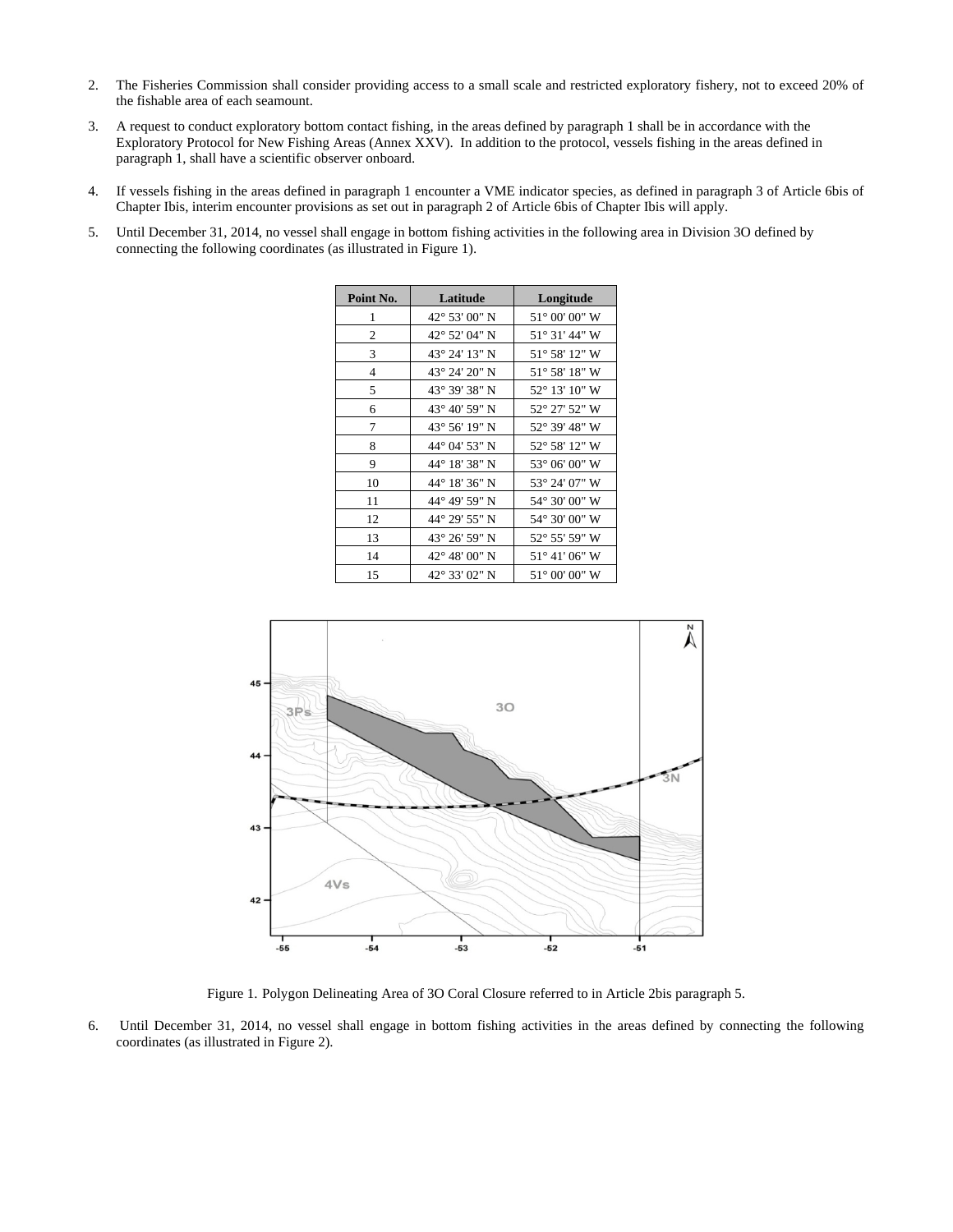| Area           | <b>Description</b>                 | Point No.    | Latitude                             | Longitude                            |  |
|----------------|------------------------------------|--------------|--------------------------------------|--------------------------------------|--|
| $\mathbf{1}$   |                                    | 1.1          | 44° 02' 53.88" N                     | 48° 49' 9.48" W                      |  |
|                |                                    | 1.2          | 44° 21' 31.32" N                     | 48° 46' 48" W                        |  |
|                | Tail of the Bank                   | 1.3          | 44° 21′ 34.56″ N                     | 48° 50' 32.64" W                     |  |
|                |                                    | 1.4          | 44° 11' 48.12" N                     | 48° 50' 32.64" W                     |  |
|                |                                    | 1.5          | 44° 02' 54.6" N                      | 48° 52' 52.32" W                     |  |
|                |                                    | 2.1          | 44° 50' 56.4" N                      | 48° 43' 45.48" W                     |  |
|                |                                    | 2.2          | 46° 18′ 54.72″ N                     | 46° 47′ 51.72″ W                     |  |
|                |                                    | 2.3          | 46° 25′ 28.56″ N                     | 46° 47' 51.72" W                     |  |
|                |                                    | 2.4          | 46° 46′ 32.16″ N                     | 46° 55' 14.52" W                     |  |
|                | Flemish Pass/<br>Eastern<br>Canyon | 2.5          | 47° 03′ 29.16″ N                     | 46° 40' 4.44" W                      |  |
| $\overline{2}$ |                                    | 2.6          | 47° 11' 47.04" N                     | 46° 57' 38.16" W                     |  |
|                |                                    | 2.7          | 46° 40′ 40.8" N                      | 47° 03′ 4.68″ W                      |  |
|                |                                    | 2.8          | 46° 24' 24.12" N                     | 46° 51′ 23.04″ W                     |  |
|                |                                    | 2.9          | 46° 07′ 1.56″ N                      | 47° 30' 36.36" W                     |  |
|                |                                    | 2.10         | 45° 49′ 6.24″ N                      | 47° 41′ 17.88″ W                     |  |
|                |                                    | 2.11         | 45° 19′ 43.32″ N                     | 48° 29′ 14.28″ W                     |  |
|                |                                    | 2.12         | 44° 53′ 47.4″ N                      | 48° 49′ 32.52″ W                     |  |
|                |                                    | 3.1          | 45° 49′ 10.2″ N                      | 46° 06' 2.52" W                      |  |
| 3              | Beothuk Knoll                      | 3.2          | 45° 59' 47.4" N                      | 46° 06′ 2.52″ W                      |  |
|                |                                    | 3.3          | 45° 59′ 47.4″ N                      | 46° 18' 8.28" W                      |  |
|                |                                    | 3.4          | 45° 49' 10.2" N                      | 46° 18′ 8.28″ W                      |  |
|                |                                    | 4.1<br>4.2   | 46° 48′ 35.28″ N<br>47° 03' 58.68" N | 43° 20' 51.72" W                     |  |
| $\overline{4}$ | Eastern Flemish<br>Cap             | 4.3          | 47° 03′ 58.68″ N                     | 43° 20′ 51.72″ W<br>43° 34′ 16.32″ W |  |
|                |                                    | 4.4          | 46° 48′ 35.28″ N                     | 43° 34′ 16.32" W                     |  |
|                |                                    | 5.1          | 47° 37' 42.24" N                     | 43° 37' 29.64" W                     |  |
|                |                                    | 5.2          | 47° 58′ 30.72″ N                     | 43° 44′ 47.04″ W                     |  |
|                | Northeast Flemish                  | 5.3          | 48° 29' 52.44" N                     | 44° 14' 42.72" W                     |  |
| 5              | Cap                                | 5.4          | 48° 27′ 19.44″ N                     | 44° 21′ 7.92″ W                      |  |
|                |                                    | 5.5          | 47° 51' 14.4" N                      | 43° 48' 35.64" W                     |  |
|                |                                    | 5.6          | 47° 35' 57.48" N                     | 43° 43′ 9.12″ W                      |  |
|                |                                    | 6.1          | 48° 18′ 51.12" N                     | 46° 37' 13.44" W                     |  |
|                |                                    | 6.2          | 48° 28′ 51.24″ N                     | 46° 08′ 33.72″ W                     |  |
|                |                                    | 6.3          | 48° 49′ 37.2″ N                      | 45° 27' 20.52" W                     |  |
| 6              | Sackville Spur                     | 6.4          | 48° 56' 30.12" N                     | 45° 08' 59.99" W                     |  |
|                |                                    | 6.5          | 49° 00' 9.72" N                      | 45° 12′ 44.64″ W                     |  |
|                |                                    | 6.6          | 48° 21' 12.24" N                     | 46° 39' 11.16" W                     |  |
|                | Northern Flemish<br>Cap            | 7.1          | 48° 20' 29.76" N                     | 44° 54' 38.16" W                     |  |
| 7              |                                    | 7.2          | 48° 25′ 2.28″ N                      | 44° 54′ 38.16″ W                     |  |
|                |                                    | 7.3          | 48° 25' 2.28" N                      | 45° 17' 16.44" W                     |  |
|                |                                    | 7.4          | 48° 20′ 29.76″ N                     | 45° 17′ 16.44″ W                     |  |
|                |                                    | 8.1          | 48° 35' 56.4" N                      | 45° 05′ 35.52″ W                     |  |
| 8              | Northern Flemish<br>Cap            | 8.2          | 48° 40' 9.84" N                      | 45° 05′ 35.52″ W                     |  |
|                |                                    | 8.3          | 48° 40' 9.84" N                      | 45° 11′ 44.88″ W                     |  |
|                |                                    | 8.4          | 48° 35′ 56.4″ N                      | 45° 11′ 44.88″ W                     |  |
| 9              | Northern Flemish<br>Cap            | 9.1          | 48° 34′ 23.52″ N                     | 45° 26′ 18.96″ W                     |  |
|                |                                    | 9.2          | 48° 36' 55.08" N                     | 45° 31′ 15.96″ W                     |  |
|                |                                    | 9.3          | 48° 30′ 18.36″ N                     | 45° 39′ 42.48″ W                     |  |
|                | Northwest Flemish<br>Cap           | 9.4          | 48° 27' 30.6" N                      | 45° 34′ 40.44″ W                     |  |
|                |                                    | 10.1         | 47° 47' 17.16" N                     | 46° 17' 27.96" W                     |  |
| 10             |                                    | 10.2         | 47° 58′ 42.24″ N                     | 46° 06′ 43.92″ W                     |  |
|                |                                    | 10.3         | 48° 01′ 6.6″ N                       | 46° 12′ 3.96″ W                      |  |
|                |                                    | 10.4         | 47° 49' 41.52" N                     | 46° 22′ 48″ W                        |  |
|                |                                    | 11.1         | 47° 25′ 48″ N                        | 46° 21′ 23.76″ W                     |  |
| 11             | Northwest Flemish<br>Cap           | 11.2         | 47° 30′ 1.44″ N                      | 46° 21′ 23.76″ W                     |  |
|                |                                    | 11.3<br>11.4 | 47° 30′ 1.44″ N<br>47° 25′ 48″ N     | 46° 27′ 33.12″ W<br>46° 27' 33.12" W |  |
|                |                                    |              |                                      |                                      |  |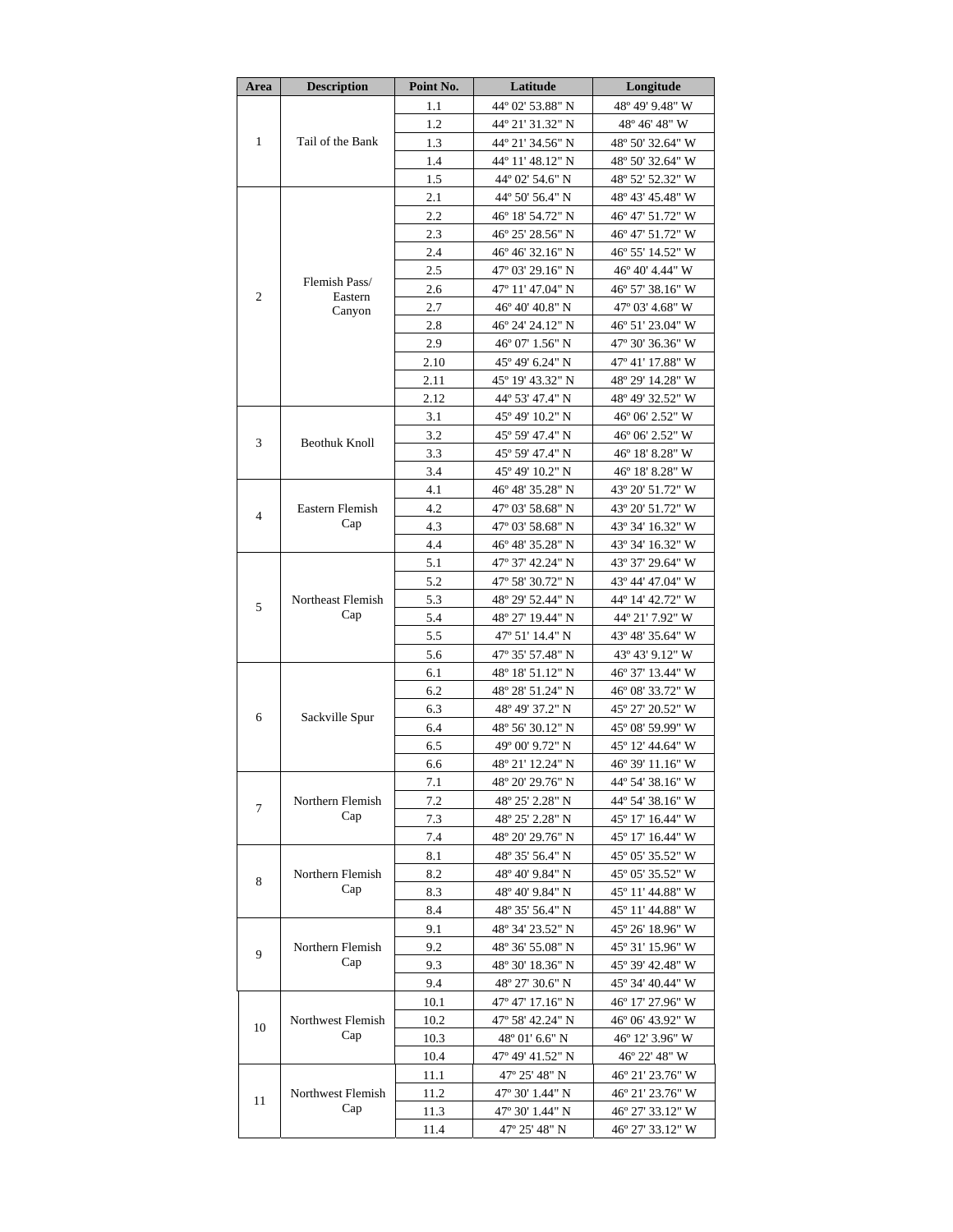

Figure 2. Polygons Delineating Areas of Higher Sponge and Coral Concentrations Referred to in Article 2bis paragraph 6.

- 7. The measures referred to in Article 2bis paragraph 6 shall be reviewed in 2014 by the Fisheries Commission, taking account of the advice from the Scientific Council and the Working Group of Fisheries Managers and Scientists, and a decision shall be taken on future management measures.
- 8. Contracting Parties shall establish/incorporate a coral and sponge monitoring program into government and/or industry research programs.

#### **Article 3bis - Map of existing bottom fishing areas (footprint)**

The comprehensive map of existing bottom fishing areas (as delineated by the coordinates shown in Table 1 and illustrated in Figure 3), shall be revised regularly to incorporate any new relevant information. Contracting Parties may, in the future, consider the possibility of refining the comprehensive map on the basis of haul by haul information, if available.

Table 1. Boundary points delineating the eastern side of the footprint in the NRA. The Canadian EEZ boundary delineates the western side of the footprint map (see Figure 3).

| Point          |            |                           | Point    |                      |                      |
|----------------|------------|---------------------------|----------|----------------------|----------------------|
| $\Omega$       | Latitude   | Longitude                 | $\Omega$ | Latitude             | Longitude            |
|                | 48°17'39"N | EEZ boundary <sup>1</sup> | 26       | 46°26'32"N           | 46°58'53"W           |
| 2              | 48°16'51"N | 47°25'37"W                | 27       | 46°27'40"N           | $47^{\circ}12'01''W$ |
| 3              | 48°19'15"N | 46°53'48"W                | 28       | 46°04'15"N           | 47°09'10"W           |
| $\overline{4}$ | 48°29'21"N | 46°21'17"W                | 29       | 46°04'53"N           | 47°31'01"W           |
| 5              | 48°32'43"N | 46°08'04"W                | 30       | 45°48'17"N           | 47°37'16"W           |
| 6              | 48°48'10"N | 45°37'59"W                | 31       | 45°33'14"N           | 47°52'41"W           |
| 7              | 48°59'54"N | 45°17'46"W                | 32       | 45°27'14"N           | 48°10'15"W           |
| 8              | 49°02'20"N | 44°53'17"W                | 33       | $45^{\circ}16'17''N$ | 48°26'50"W           |
| 9              | 48°56'46"N | 44°33'18"W                | 34       | 44°54'01"N           | 48°43'58"W           |
| 10             | 48°33'53"N | 44°10'25"W                | 35       | 44°33'10"N           | 48°50'25"W           |
| 11             | 48°08'29"N | 43°57'28"W                | 36       | 44°09'57"N           | 48°48'49"W           |
| 12             | 47°42'00"N | 43°36'44"W                | 37       | 43°50'44"N           | 48°52'49"W           |
| 13             | 47°12'44"N | 43°28'36"W                | 38       | 43°34'34"N           | 48°50'12"W           |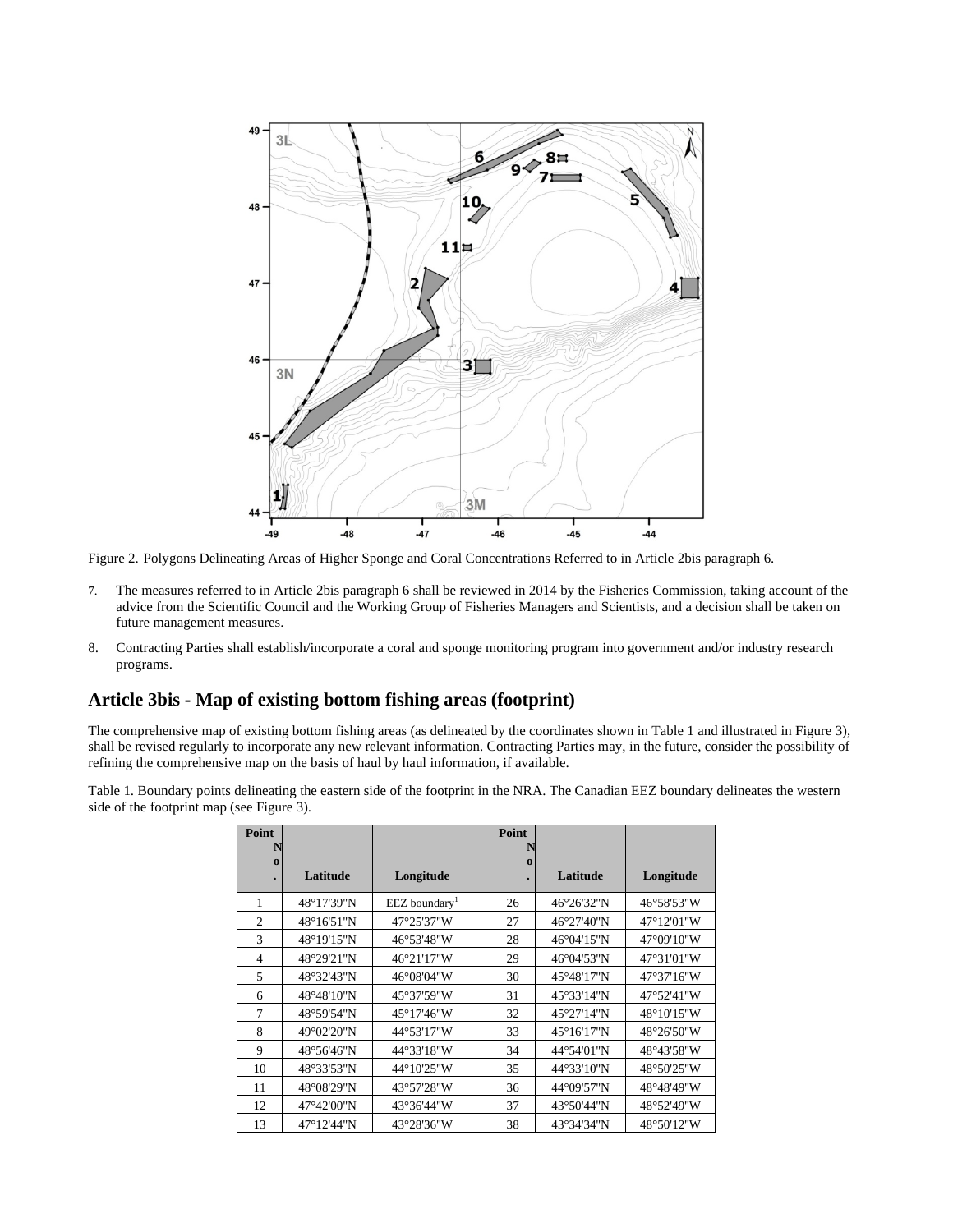| 14 | 46°57'14"N           | 43°26'15"W           | 39 | 43°23'13"N           | 49°03'57"W                  |
|----|----------------------|----------------------|----|----------------------|-----------------------------|
| 15 | $46^{\circ}46'02''N$ | 43°45'27"W           | 40 | 43°03'48"N           | 48°55'23"W                  |
| 16 | 46°38'10"N           | 44°03'37"W           | 41 | 42°54'42"N           | 49°14'26"W                  |
| 17 | 46°27'43"N           | 44°20'38"W           | 42 | $42^{\circ}48'18''N$ | 49°32'51"W                  |
| 18 | 46°24'41"N           | 44°36'01"W           | 43 | 42°39'49"N           | 49°58'46"W                  |
| 19 | $46^{\circ}19'28''N$ | $45^{\circ}16'34''W$ | 44 | $42^{\circ}37'54''N$ | 50°28'04"W                  |
| 20 | $46^{\circ}08'16''N$ | 45°33'27"W           | 45 | $42^{\circ}40'57''N$ | 50°53'36"W                  |
| 21 | $46^{\circ}07'13''N$ | 45°57'44"W           | 46 | $42^{\circ}51'48''N$ | $51^{\circ}10'09''$ W       |
| 22 | 46°15′06″N           | 46°14'21"W           | 47 | 42°45'59"N           | 51°31'58"W                  |
| 23 | 45°54'33"N           | 46°24'03"W           | 48 | $42^{\circ}51'06''N$ | 51°41'50"W                  |
| 24 | $45^{\circ}59'36''N$ | 46°45'33"W           | 49 | 43°03'56"N           | $51^{\circ}48'21''W$        |
| 25 | 46°09'58"N           | 46°58'53"W           | 50 | 43°22'12"N           | $EEZ$ boundary <sup>2</sup> |



Figure 3. NAFO Regulatory Area footprint map (shaded).

#### **Article 4bis - Bottom fishing activities in new fishing areas**

- 1. Exploratory fisheries shall be conducted in accordance with the exploratory fisheries protocol set out in Parts I-IV of Annex XXV.
- 2. Contracting Parties shall communicate a 'Notice of Intent to Undertake Exploratory Fishing' (Annex XXV, Parts I and IV) to the Executive Secretary for forwarding to the Scientific Council for review and to all Contracting Parties for information, together with the preliminary impact assessment referred to in Article 5bis, paragraph 2 (i), below.
- 3. The exploratory bottom fishing shall be subject to the assessment procedure set forth in Article 5bis, with the understanding that particular care will be taken in the evaluation of risks of the significant adverse impact on vulnerable marine ecosystems, in line with the precautionary approach.
- 4. Prior to commencing new bottom fishing activities based upon the results of exploratory fisheries conducted in the prior two years, the Fisheries Commission shall review the assessments undertaken and the results of the fishing protocols implemented by the participating fleets and take decision in accordance with Article 5bis.
- 5. Contracting Parties shall ensure that vessels flying their flag conducting exploratory fisheries have a scientific observer on board.
- 6. Contracting Parties shall provide promptly an 'Exploratory Fishing Trip Report' of the results of such activities to the Executive Secretary for circulation to the Scientific Council and all Contracting Parties.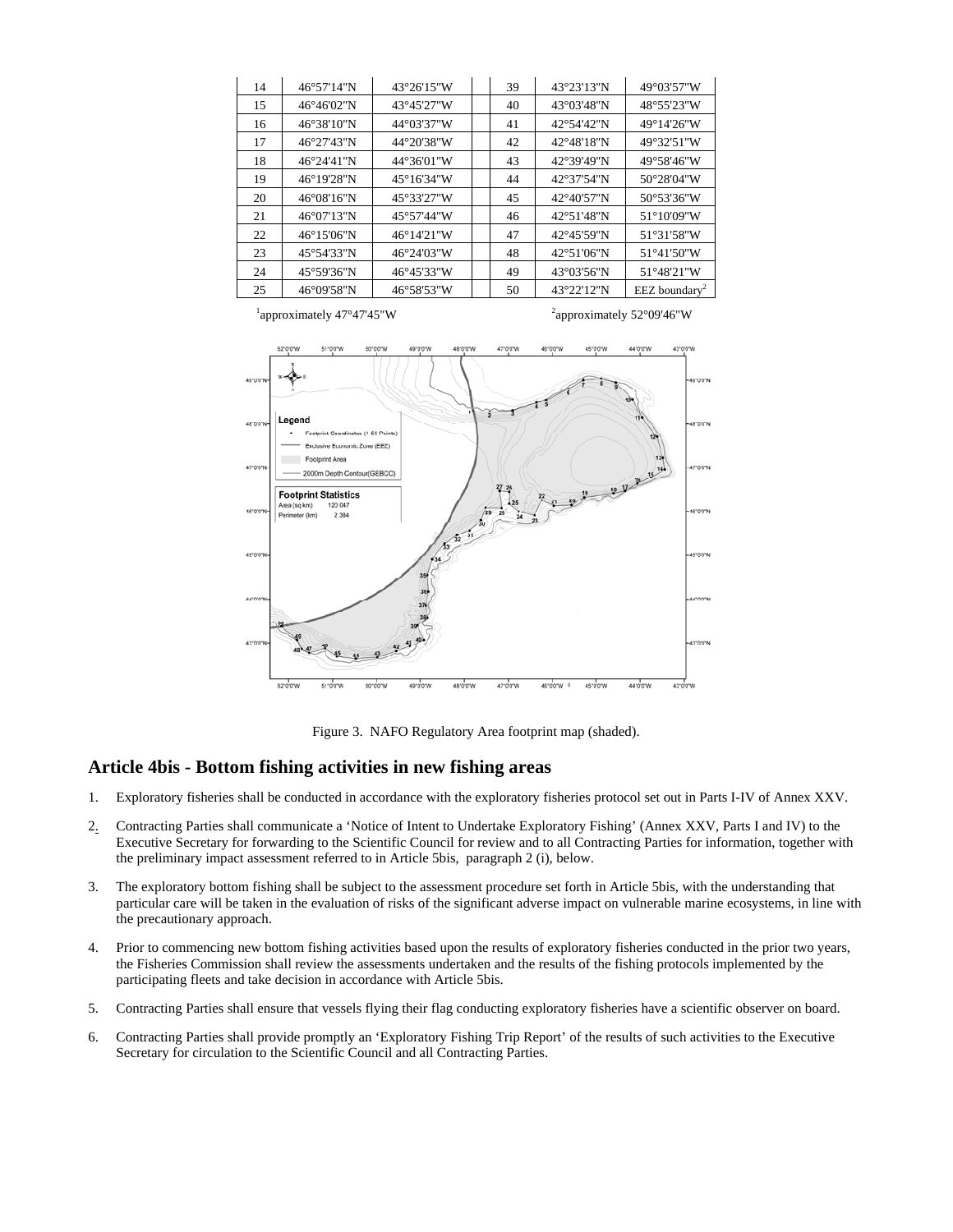# **Article 5bis - Assessment of bottom fishing**

- 1. The Scientific Council, with the co-operation of Contracting Parties, shall identify, on the basis of best available scientific information, vulnerable marine ecosystems in the Regulatory Area and map sites where these vulnerable marine ecosystem are known to occur or likely to occur and provide such data and information to the Executive Secretary for circulation to all Contracting **Parties**
- 2. Assessment for proposed bottom fishing activities in the Regulatory Area shall follow the procedures below:
	- i. If proposed bottom fishing activities is outside of the existing bottom fishing area (footprint), or if there are significant changes to the conduct or technology of existing bottom fisheries within the footprint, or new scientific information indicating a VME in a given area, the Contracting Party proposing to participate in bottom fishing shall submit to the Executive Secretary information and a preliminary assessment of the known and anticipated impacts of its bottom fishing activities on vulnerable marine ecosystems no less than two weeks in advance of the opening of the June meeting of the Scientific Council. Assessments should address the elements as set forth in Part V of Annex XXV. The Executive Secretary shall promptly forward these submissions to the Scientific Council and the Fisheries Commission.
	- ii. The submission of such information shall be carried out in accordance with guidance developed by the Scientific Council, or, in the absence of such guidance, to the best of the Contracting Party's ability.
	- iii. The Scientific Council shall undertake an assessment, according to procedures and standards it develops, and provide advice to the Fisheries Commission as to whether the proposed bottom fishing activity would have significant adverse impacts on vulnerable marine ecosystems and, if so, whether mitigation measures would prevent such impacts. The Scientific Council may use in its assessment additional information available to it, including information from other fisheries in the region or similar fisheries elsewhere.
- 3. The Working Group of Fishery Managers and Scientists on VMEs shall examine the advice of the Scientific Council and shall make recommendations to the Fisheries Commission in accordance with its mandate.
- 4. The Fisheries Commission shall, taking account of advice and recommendations provided by the Scientific Council and the Working Group of Fishery Managers and Scientists, concerning bottom fishing activities, including data and information arising from reports pursuant to Article 6bis adopt conservation and management measures to prevent significant adverse impacts on vulnerable marine ecosystems. These may include:
	- i. allowing, prohibiting or restricting bottom fishing activities;
	- ii. requiring specific mitigation measures for bottom fishing activities;
	- iii. allowing, prohibiting or restricting bottom fishing with certain gear types, or changes in gear design and/or deployment; and/or
	- iv. any other relevant requirements or restrictions to prevent significant adverse impacts to vulnerable marine ecosystems.
- 5. Fisheries Commission will periodically ask Scientific Council and the Working Group of Fishery Managers and Scientists on VMEs to provide advice to Fisheries Commission on the timing and requirement for assessment of a previously assessed bottom fishery.

### **Article 6bis – Interim Encounter Provision**

Contracting Parties shall require that vessels flying their flag and conducting bottom fishing activities within the Regulatory Area abide by the following rules, where, in the course of fishing operations, evidence of vulnerable marine ecosystems is encountered:

- 1. Existing fishing areas
	- i. Vessels shall quantify catch of VME indicator species.
	- ii. if the quantity of VME indicator species caught in a fishing operation (such as trawl tow or set of a gillnet or longline) is beyond the threshold defined in paragraph 3 below, the following shall apply:
		- The vessel master shall report the incident to the flag State Contracting Party, which without delay shall forward the information to the Executive Secretary, including the position that is provided by the vessel, either the end point of the tow or set or another position that is closest to the exact encounter location, the VME indicator species encountered, and the quantity (kg) of VME indicator species encountered. Contracting Parties may if they so wish require their vessels to also report the incident directly to the Executive Secretary. The Executive Secretary shall archive the information and report it to all Contracting Parties. The Contracting Parties shall immediately alert all fishing vessels flying their flag.
		- The vessel master shall cease fishing and move away at least 2 nautical miles from the endpoint of the tow/set in the direction least likely to result in further encounters. The captain shall use his best judgment based on all available sources of information.
		- The Executive Secretary shall make an annual report on single and multiple encounters in discrete areas within existing fishing areas to the Scientific Council. The Scientific Council shall evaluate and, on a case-by-case basis the information